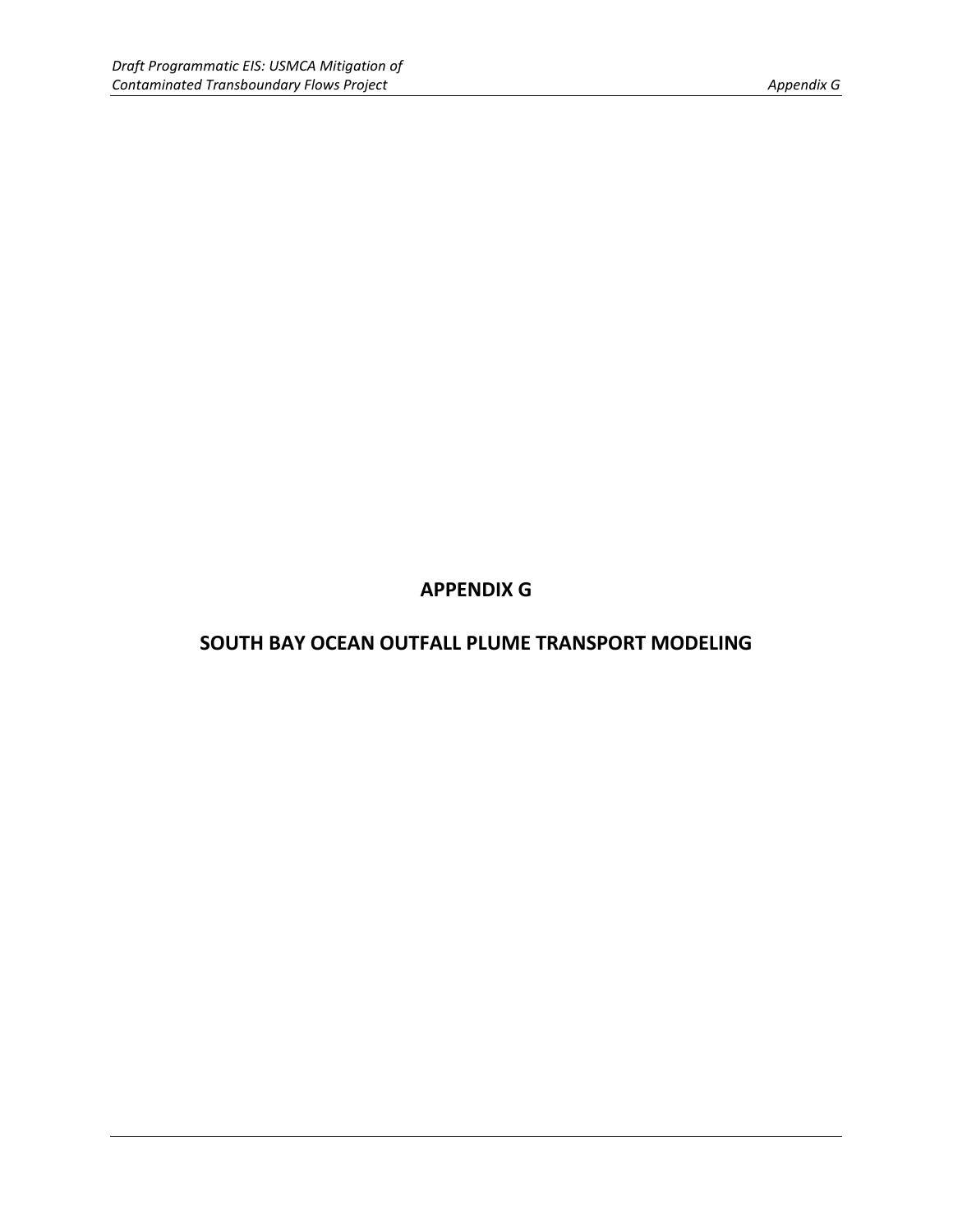# THIS PAGE INTENTIONALLY LEFT BLANK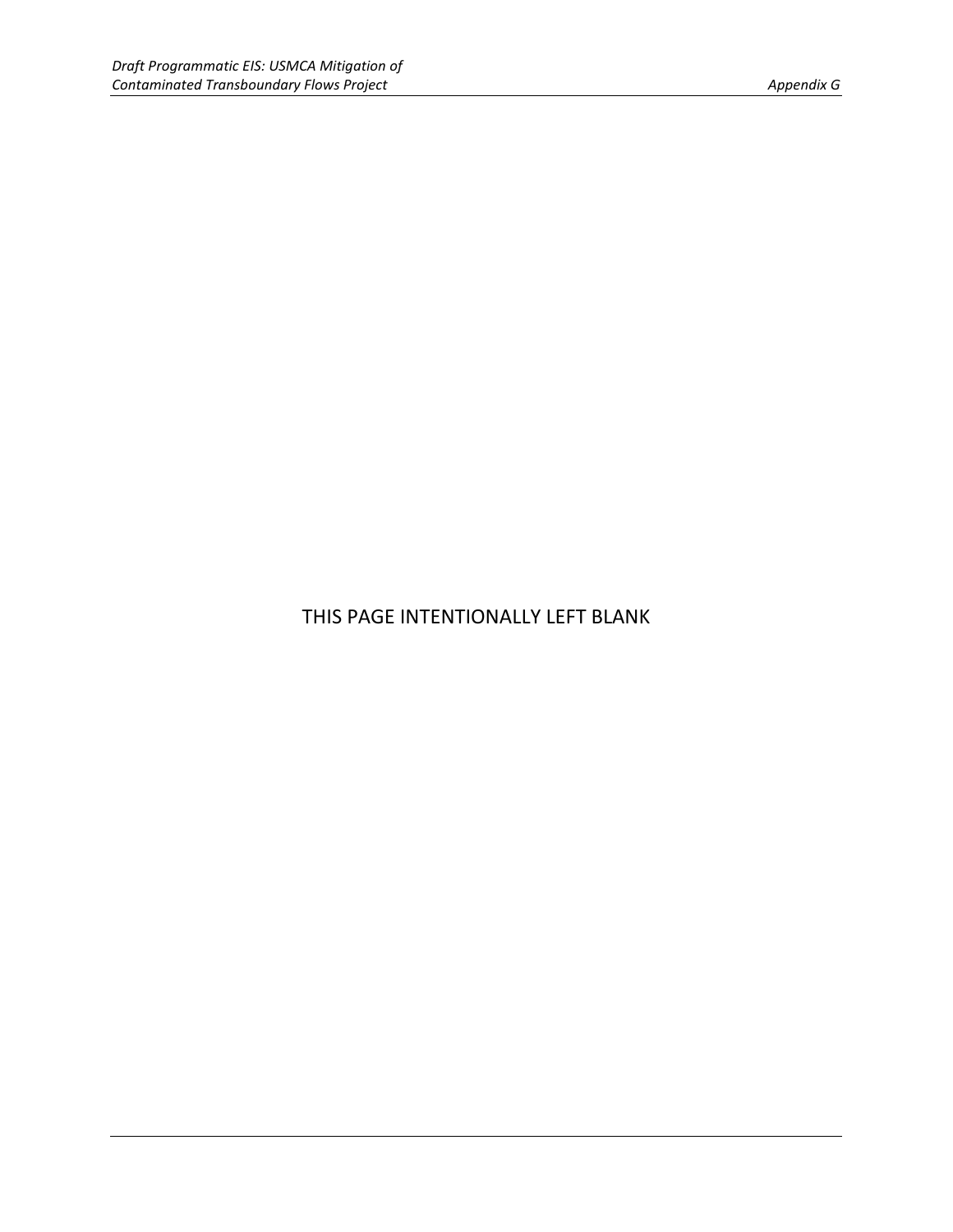#### **TECHNICAL MEMORANDUM**



| TO:      | Patrick Goodwin, Eastern Research Group, Inc. (ERG) |
|----------|-----------------------------------------------------|
| FROM:    | Matthew Reusswig, PG Environmental                  |
| DATE:    | May 25, 2022                                        |
| SUBJECT: | South Bay Ocean Outfall Plume Transport Modeling    |

## **I. Introduction**

PG Environmental (PG) was tasked by Eastern Research Group, Inc. (ERG) to analyze the potential for effluent plumes from the South Bay Ocean Outfall (SBOO) to travel to nearby sensitive sites. The SBOO, operated and maintained by the City of San Diego, discharges treated effluent from the South Bay International Wastewater Treatment Plant (ITP) and South Bay Water Reclamation Plant (SBWRP) to the Pacific Ocean at a distance of approximately 3.4 miles offshore at 32° 23.2591 N, 117° 10.9988 W.

## **II. Description of SBOO Diffuser**

The outfall consists of a wye diffuser with a 1,981-foot-long northern leg and a 1,981-foot-long southern leg (see Figure 1). Each diffuser leg is composed of sets of 82 risers, which contain discharge ports, with one riser located on the mainstem of the wye where the two legs meet (165 risers in total). Each riser possesses four ports, which discharge in four directions—both directions along the line of the diffuser pipeline, and both directions perpendicular to the pipeline. There are 660 port holes in total. The diffuser ports are located at a depth of approximately 94 feet below the ocean surface.

According to a recent inspection report (City of San Diego, 2019), the outfall pipe running to the diffuser is approximately 210 degrees (°) to 215° (south south-west facing). The pipe begins at a depth of 71 feet below sea level and ends approximately 90 feet below sea level at the diffuser wye. The north diffuser leg is aligned at 340° (north facing) and the south leg is 185° (south facing).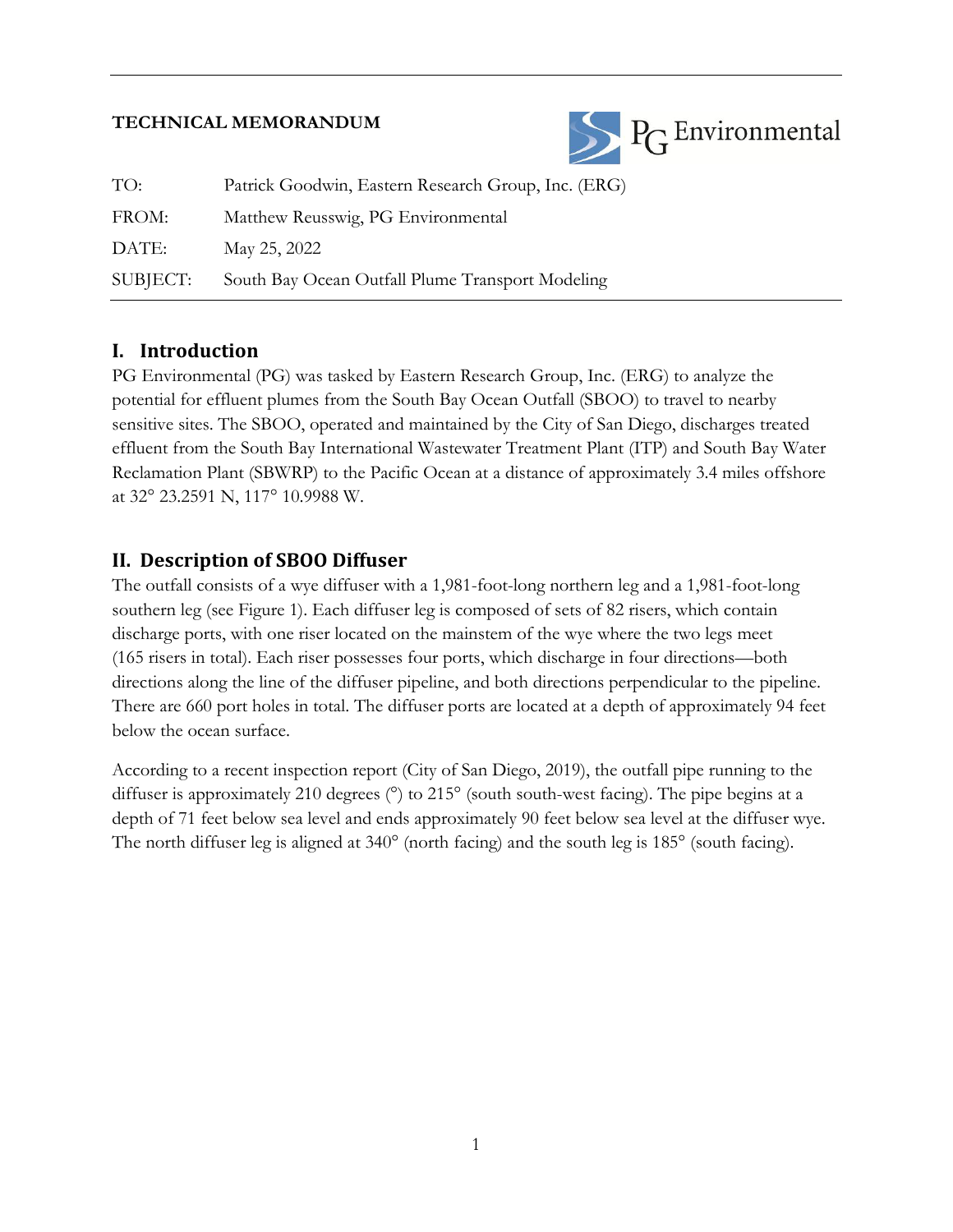

**Figure 1.** Diagram of SBOO diffuser.

| <b>Diffuser Section</b> | <b>Port Diameter</b> | <b>Riser Count</b> | Port Count <sup>1</sup> | Ports in Active |
|-------------------------|----------------------|--------------------|-------------------------|-----------------|
|                         |                      |                    |                         | <b>Service</b>  |
| Wye <sup>2</sup>        | 2.357 inches         |                    | 4                       |                 |
| South Leg               | 2.375 inches         | 26                 | 104                     |                 |
|                         | 2.500 inches         | 26                 | 104                     | 4               |
|                         | 2.625 inches         | 29                 | 116                     | 56              |
|                         | 2.625 inches         |                    | 4                       | 4               |
| North Leg               | 2.375 inches         | 26                 | 104                     |                 |
|                         | $2.500$ inches       | 26                 | 104                     |                 |
|                         | 2.625 inches         | 29                 | 116                     |                 |
|                         | 2.625 inches         |                    | 4                       |                 |
|                         | Total                | 165 risers         | 660 ports               | 72 ports        |

**Table 1. SBOO Diffuser Riser and Port Configuration**

1. Hypothetical port number if all risers were placed into service. At present, only the riser on the wye (four ports) and 17 risers (68 ports) on the south leg are open and operational (total of 72 ports), and all other risers are capped.

2. Point where the legs meet.

Not all port holes are currently in service according to Permit No. R9-2014-009. Of the 165 risers on the diffuser, only 18 risers (72 ports) on the southern leg and the wye are currently in service. The remainder are sealed (i.e., either capped or closed with a blind flange in place of the diffuser head) (City of San Diego, 2019) in order to maintain minimum necessary effluent discharge velocities.

The design hydraulic capacities of the SBOO with all ports open is 174 million gallons per day (MGD) (average) and 258 MGD (peak). According to Permit No. R9-2014-009, the maximum permitted effluent discharge rate through the SBOO is 40 MGD. The permit provides for a 94.6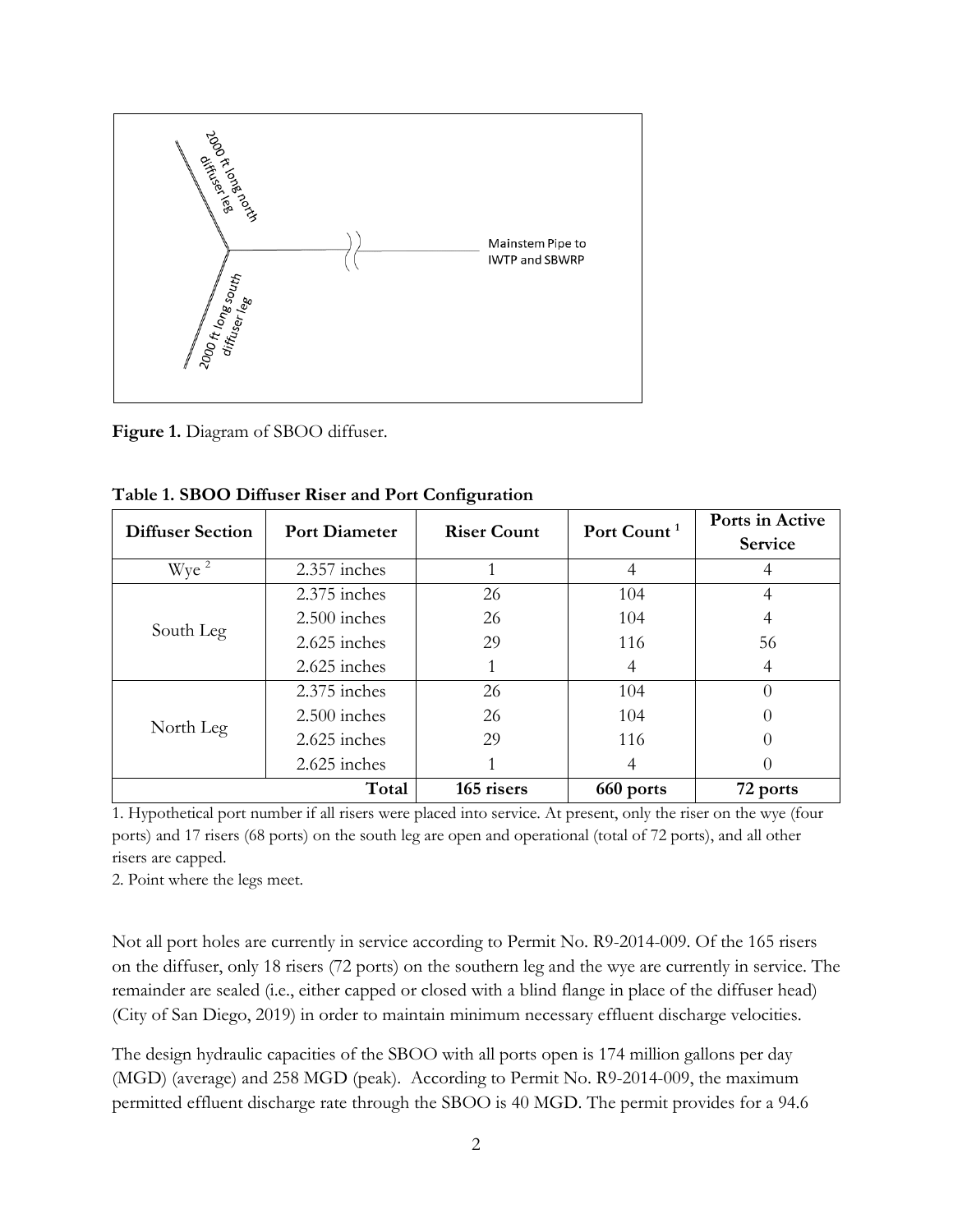dilution factor based on the 40 MGD flow rate, using ambient monitoring data dating from 2002 to 2004, and assuming 72 ports are open and functioning.

Upgrades to the facilities that contribute flow to the SBOO are being considered by the United States (U.S.) Environmental Protection Agency (EPA) and the U.S. Section of the International Boundary and Water Commission (USIBWC). This memorandum analyzes the differences in potential pollutant transport from SBOO discharges under the existing operational conditions of the SBOO (with an assumed average daily flow of 35 MGD), and an alternative scenario where the contributing facilities have been upgraded (with an assumed average daily flow of 110 MGD).

## **III.Methods**

## *Model Structure and Scenarios*

Modeling was performed with the UM3 model from the Visual Plumes software suite (Plumes18 edition<sup>[1](#page-4-0)</sup>). The modeling effort was structured into two scenarios:

- Baseline Scenario: Based on current permitted wastewater sources (assumed average daily flow of 35 MGD) and discharge characteristics.
- Alternative Scenario: Addition of new permitted flows from new or existing plants (assumed average daily flow of 110 MGD, a net 75-MGD increase over Baseline<sup>[2](#page-4-1)</sup>; EPA, 2021).

Under each model scenario, a series of nearfield dilution estimates were computed based on a series of ambient depth profiles for density, current speed, and current direction over the period of record. The ambient profile corresponding to May 2019 produced the median nearfield dilution estimate. The nearfield dilution estimates for the two scenarios using the May 2019 ambient profile were linked to results from the Brooks Far Field model in Visual Plumes to estimate pollutant transport phenomena within a 20-kilometer radius of the SBOO under the assumption of no shoreline interactions.

<span id="page-4-0"></span><sup>1</sup> Visual Plumes is a free outfall modeling software suite developed by EPA and currently distributed in partnership between the State Water Resources Control Board and Walter Frick, the lead software developer/maintainer. Plumes18 edition retrieved on January 5, 2021, from: https://www.waterboards.ca.gov/water\_issues/programs/ocean/

<span id="page-4-1"></span><sup>&</sup>lt;sup>2</sup> The increased flow rates under the Alternative Scenario reflects an assumed future average daily flow that would occur once the full capacity of the expanded ITP comes into service in response to projected population growth in Tijuana, Mexico by 2050. This is intended to present a "worst-case" estimate of the differential impacts of the two scenarios.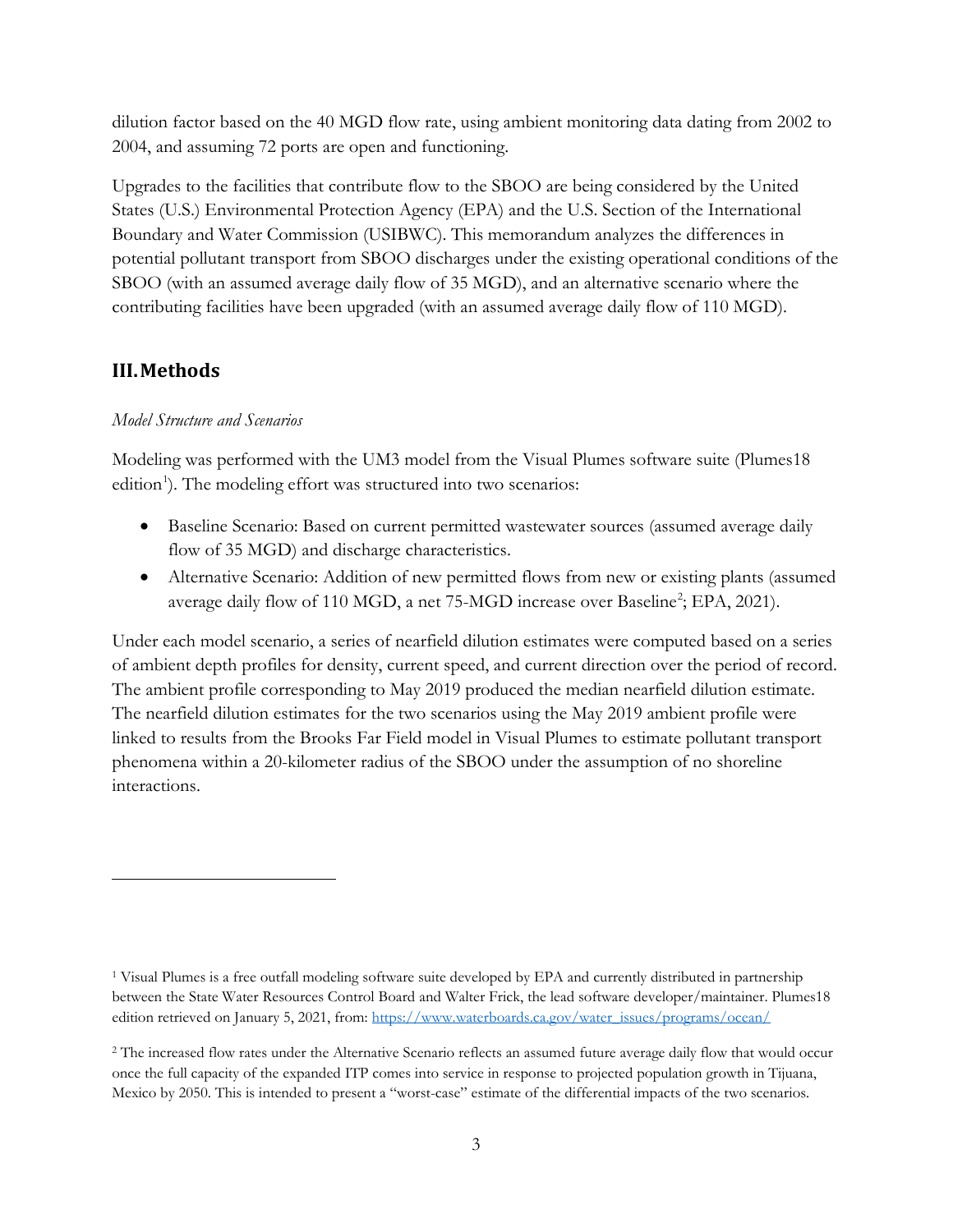#### *Diffuser Input Values—Baseline Scenario*

Under the Baseline Scenario, the discharge is modeled using an average daily discharge rate of 35 MGD. The SBOO is configured with 72 open ports—consistent with typical, current day operations at the SBOO.

The UM3 model is not able to replicate the port orientation used at the SBOO (i.e., four ports per riser all oriented 90° or orthogonally from one another). Instead, the diffuser is modeled as a linear diffuser with ports all oriented in the same direction and spaced at one-fourth the distance between risers (i.e., one-fourth of 24 feet is an equivalent distance of 6 feet). This modification is consistent with typical best practices when using UM3 to model diffusers with non-linear structures (EPA, 2003).

As discussed in Section II, the south leg of the diffuser is oriented along a bearing of 185° (south facing). In the UM3 model, all ports were set to discharge orthogonally from the orientation of the diffuser such that the direction of discharge is a bearing of 95° (flowing eastward from the discharge port). The ports on the risers discharge at a flat horizontal angle (i.e., an angle of  $0^{\circ}$  from the horizontal).

The equivalent average diameter of the ports was estimated by computing the average area of the ports in operations (see Table 1) and then computing the equivalent diameter of circle with this area (2.59 inches). The diffuser ports are located at a depth of approximately 94 feet below the ocean surface.

The total discharge flow rate through the SBOO under the Baseline Scenario is 35 MGD and reflects a long-term average flow condition. Long-term average effluent salinity and temperature for the ITP and SBWRP were modeled based on monitoring data collected between 2015 and 2020 (see Scenario 1B; PG Environmental, 2022). Total dissolved solids concentrations in milligrams per liter (mg/L) were converted to salinity in millimhos per centimeter (mmhos/cm) according to the following formula (University of California: Salinity Management, 2021):

Salinity (mmhos/cm) = Total Dissolved Solids (mg/L) / 640

Total dissolved solids concentrations were converted to equivalent salinity levels using the Visual Plumes unit conversion tool.

Under the Baseline Scenario, the SBOO discharge characteristics related to density were:

- Total dissolved solids  $= 1,285$  mg/L
- Salinity  $= 2.01$  mmhos/cm  $= 1.19$  practical salinity units (PSU)
- Temperature  $= 23.6^{\circ}$  Celsius (C)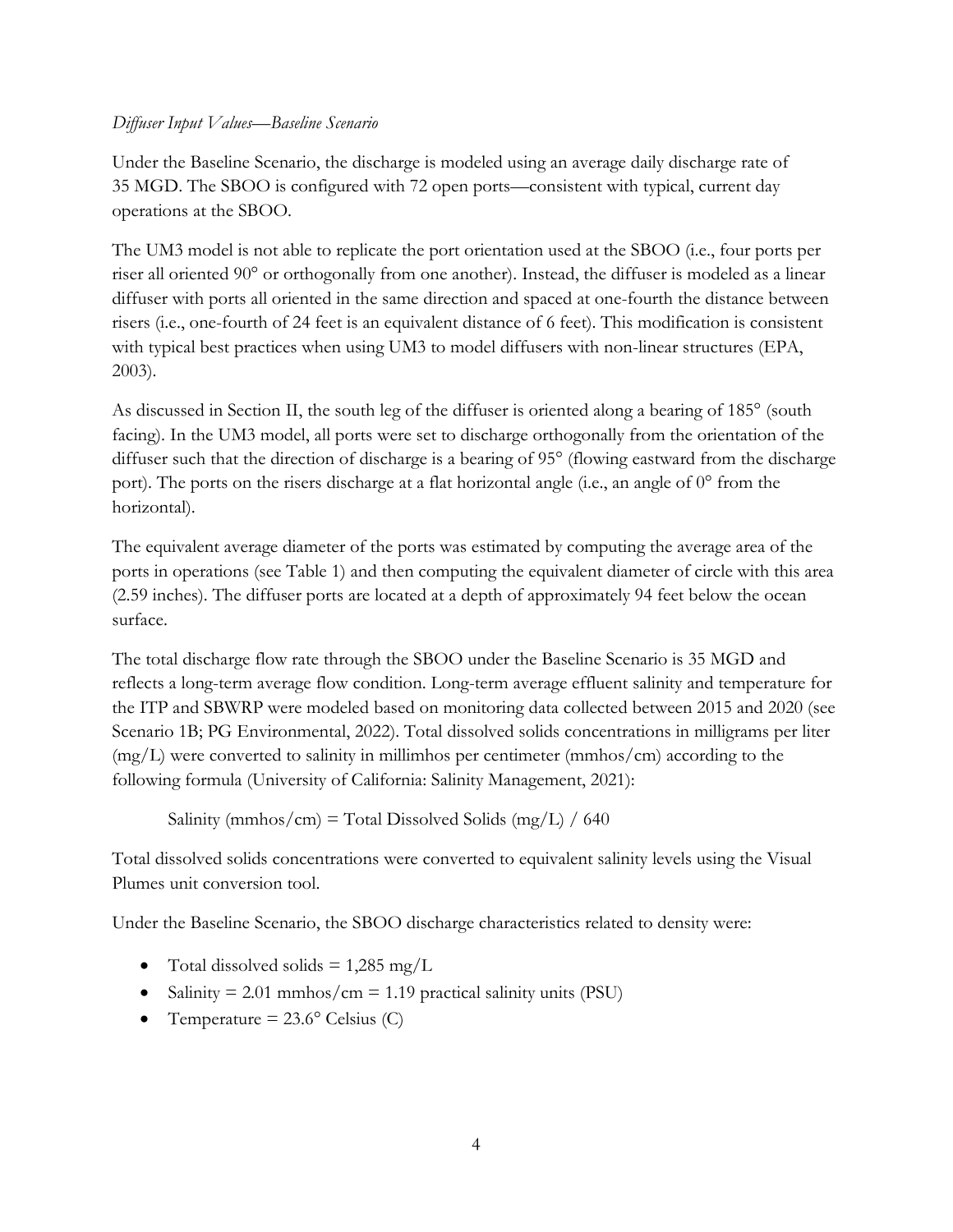#### *Diffuser Input Values—Alternative Scenario*

Under the Alternative Scenario, the discharge is modeled using an average daily discharge rate of 110 MGD. The configuration of the SBOO diffuser under this hypothetical situation is not known. Under this modeling exercise, it was assumed all ports on the south leg of the diffuser would be placed into service to accommodate the increased flow rate. Under this assumed configuration, there would be 332 ports in service on the south diffuser leg and on the wye location in total.

In the Alternative Scenario, the diffuser was modeled as a linear diffuser and utilized the same portspacing and orientation inputs as the Baseline Scenario. The equivalent average diameter of the ports was estimated by computing the average area of the ports in operations (see Table 1) and then computing the equivalent diameter of circle with this area (2.51 inches). The diffuser ports are located at a depth of approximately 94 feet below the ocean surface.

The total discharge flow rate through the SBOO under the Alternative Scenario is assumed to be 110 MGD and reflects a long-term average flow condition. Long-term average effluent salinity and temperature were modeled based on data from the ITP, SBWRP, and new contributing sources like the Arturo Herrera Wastewater Treatment Plant, La Morita Wastewater Treatment Plant, Rio Alamar flows, and collected stormwater (see Scenario 5A; PG Environmental, 2022).

Total dissolved solids concentrations were converted to equivalent salinity levels using the Visual Plumes unit conversion module.

Under the Alternative Scenario, the SBOO discharge characteristics related to density were:

- Total dissolved solids  $= 1,320$  mg/L
- Salinity =  $2.06 \text{ mmhos/cm} = 1.23 \text{ PSU}$
- Temperature =  $23.2^{\circ}$  C

#### *Ambient Input Values—Baseline and Alternative Scenarios*

The San Diego Regional Water Board provided PG with ambient monitoring data (salinity and temperature) on December 11, 2020, for Station I16 near the SBOO. Quarterly depth profiles for salinity and temperature (collected in February, May, August, and November) collected between August 2018 and November 2020 were used in the model to characterize ambient density stratification conditions in the nearfield. Monitoring Station I16 is located where the northern and southern legs of the wye diffuser meet. Refer to Figure 2 for a map of monitoring stations in the vicinity of the SBOO.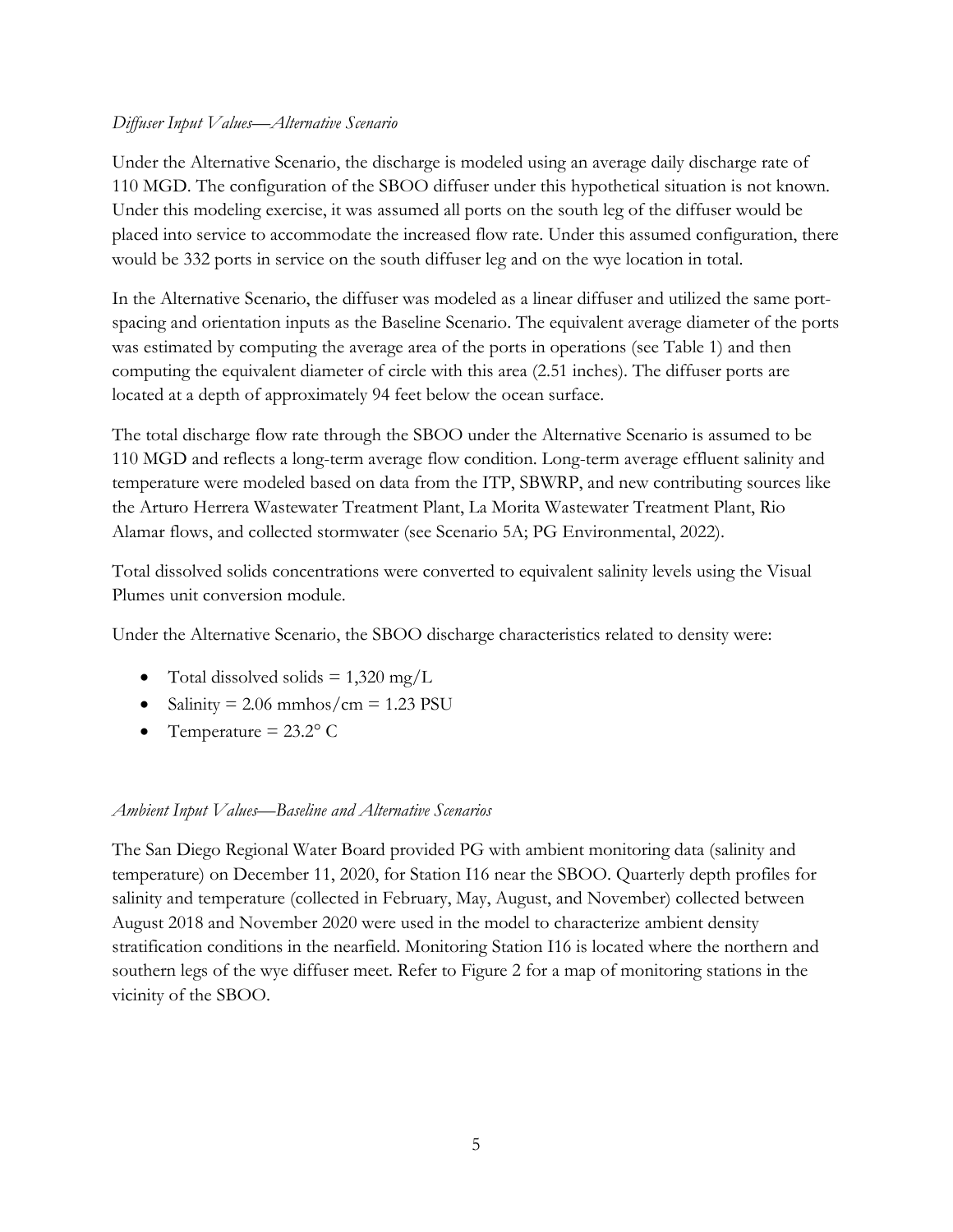



The quarterly ambient monitoring data had relevant data for depths ranging from 0 to 27 meters at 1-meter intervals.

Depth profiles for ambient current speed and direction were estimated for the period of records using data collected from two acoustic doppler current profilers (ADCP) deployed in the vicinity of the SBOO diffuser. The ADCP devices collected high frequency time series current speed and direction data which was aggregated by calendar monthly average for the period of record (August 2018 to November 2020). Current direction was adjusted by +12.8° to correct to true north. Nearfield current speed and direction depth-profiles were paired with density profiles by date.

To estimate potential far-field transport processes over a longer time-period, current speed and direction from the ADCP devices for the period of record were visualized (Figure 3) and the predominant direction of flow was identified. North-south currents predominate, with weaker east-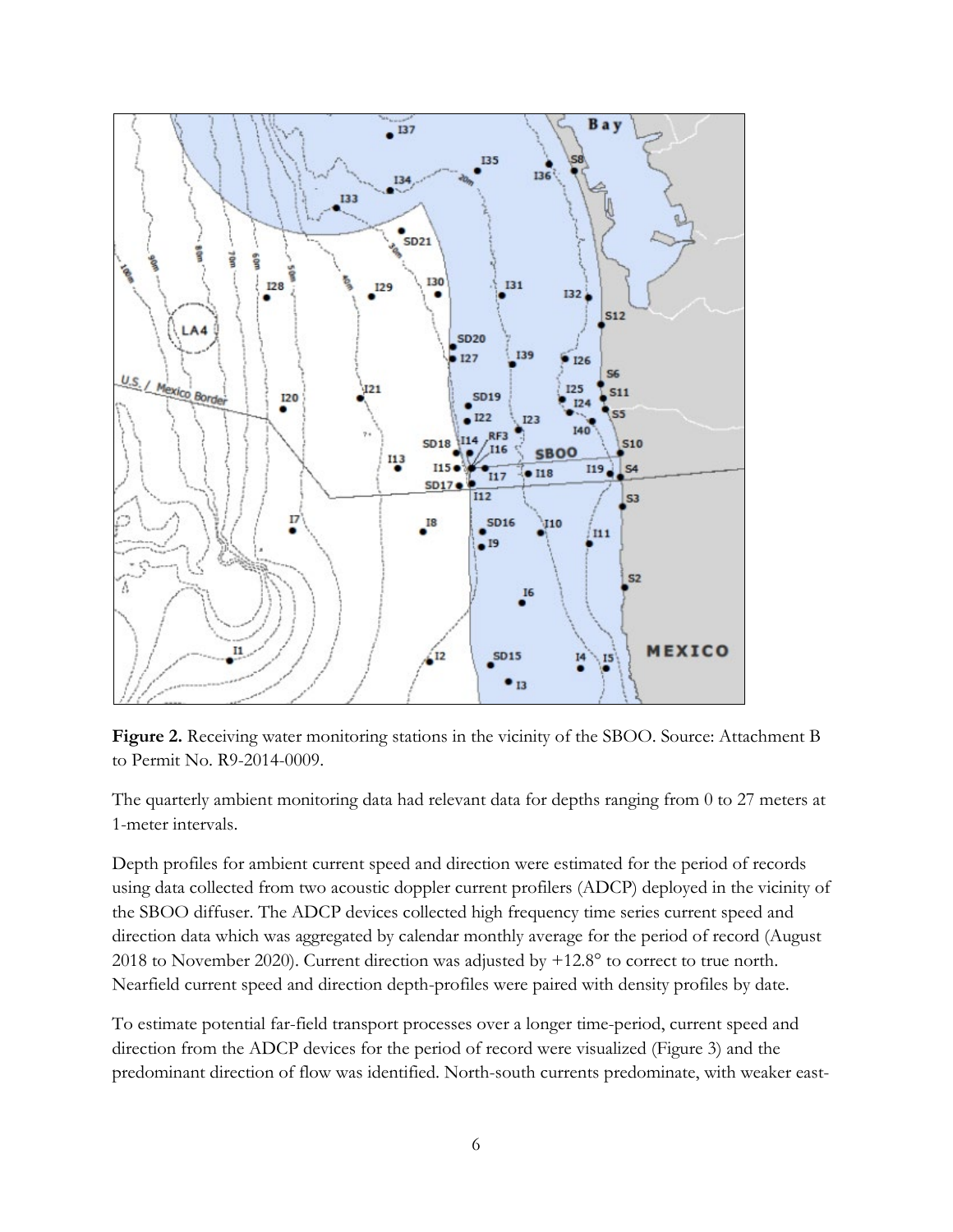west currents present. Monthly visualizations were also made, which demonstrate currents during the period of record would switch between northerly and southerly current patterns (Figure 4).



**Figure 3.** Current speed and direction measurements at the SBOO for total period of record (August 2018 to November 2020). Radius represents fraction of measurements within that speed and direction category.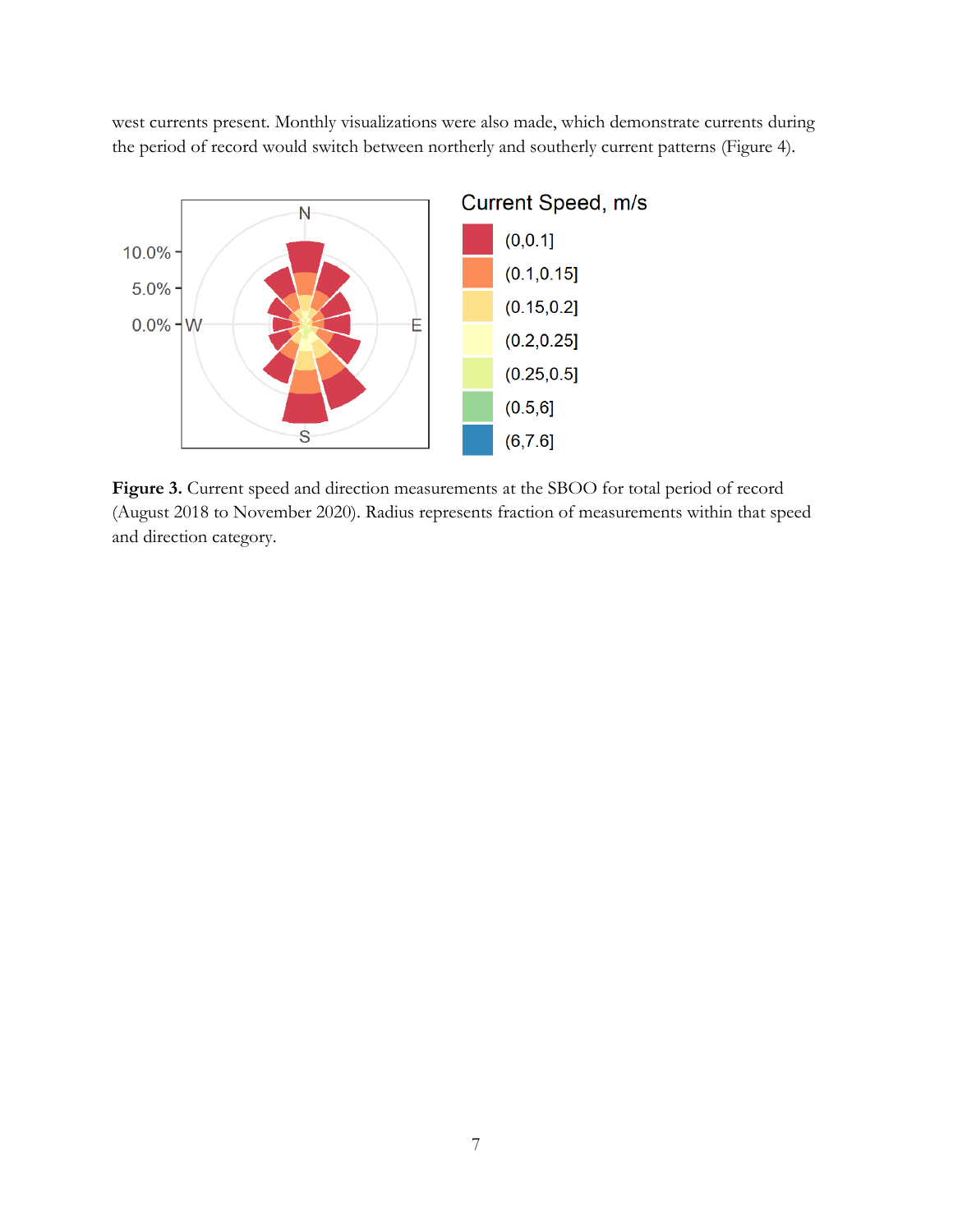

**Figure 4.** Monthly current speed and direction measurements at the SBOO. Radius represents fraction of measurements within that speed and direction category.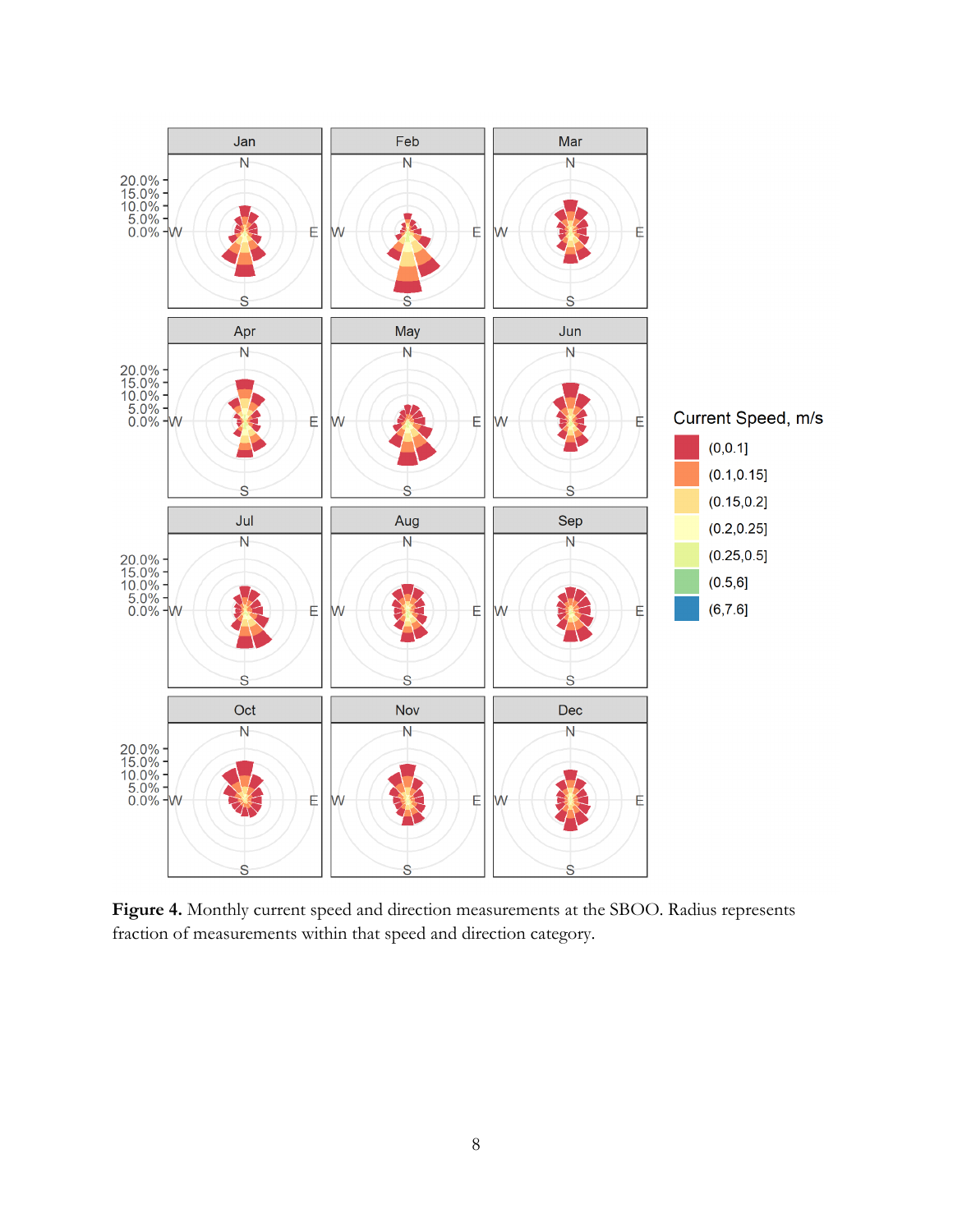To account for the periodic shifts in current direction, an average current speed was estimated for flows traveling broadly north (bearings between 315° to 45°), east (45° to 135°), south (135° to 225°), and west (225° to 315°):

- North ( $0^{\circ}$  or 360°): 0.124 meters per second (m/s)
- East  $(90^{\circ})$ : 0.105 m/s
- South  $(180^{\circ})$ : 0.146 m/s
- West  $(270^{\circ})$ : 0.102 m/s

#### *Pollutant Decay Rates*

The Baseline and Alternative Scenarios were run in the UM3 model for two different pollutants:

- Aldrin—a pesticide with a decay half-life of 576 hours (EPA, 1998) in surface waters. This pesticide had the median decay half-life of all pesticides listed in the source reference document. Half-lives for other pesticides ranged from 57 hours to three years.
- Polychlorinated biphenyls (PCBs)—a group of persistent organic pollutants, which degrade in surface water at a slow rate of 1,450 to 240,000 hours (Sinkkonen et al., 2000) that is unlikely to be observable over the model domain.

When running the UM3 model, aldrin was assumed to decay according to first-order reaction kinetics using the decay half-life of 576 hours ( $k = 3.34E-7$  s<sup>-1</sup>; EPA, 1998). PCBs were conservatively assumed not to decay over the model domain  $(k = 0)$ .

## **IV. Results and Discussion**

As discussed in Section III, the Baseline and Alternative Scenarios were modeled using the UM3 model linked with the Brook's far-field diffusion algorithm. Ambient current and density inputs were selected to reflect typical or average conditions. An initial pollutant discharge concentration from the SBOO was assumed to be 100 parts per million (ppm).

Results are graphically presented in Figures 5 through 8 for aldrin and PCBs. As discussed in Section III, boundary conditions—like shorelines—were not considered in the UM3 model. Reported results should only be considered valid for areas of open ocean and should not be considered valid at or near shearlines or areas of land.

Under the modeled scenarios, the results for both pollutants (aldrin and PCBs) were approximately equal since the total first-order decay rates for both pollutants were sufficiently low such that pollutant loss via transformation pathways (i.e., settling, volatilization, photodegradation, biochemical degradation) was negligible over the model domain. In addition to aldrin, PG reviewed decay rates for: chlordane, dieldrin, endrin, methoxychlor, heptachlor, dicofol, isodrin, trifluralin, and toxaphene (EPA, 1998). Reported composite surface water decay rates for all reviewed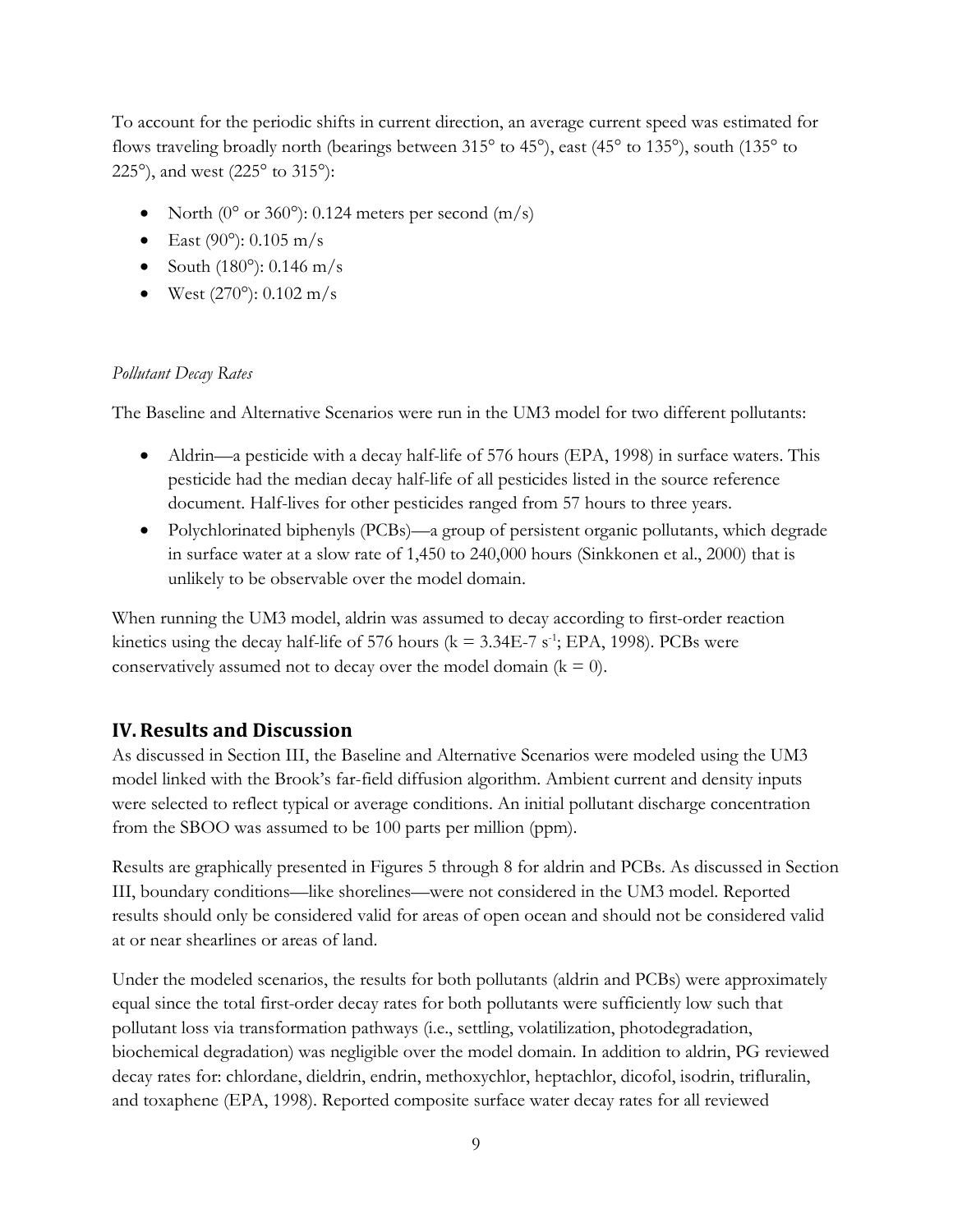pesticides were sufficiently low such that pollutant losses are expected to be negligible over the model domain.

The model predicts that receiving water concentrations under the Alternative Scenario (i.e., higher loading scenario) will be lower (i.e., more diluted) than the Baseline Scenario in a radius of approximately 500-meters surrounding the outfall. This phenomenon could be due, in part, to the increase in effective length of the diffuser achieved by bringing more ports into service to accommodate additional flow. Another contributing factor is the differences in effluent density under the Baseline and Alternative Scenarios.

As the plume extends farther into the far-field, the slower rate of diffusion under the Alternative Scenario results in a reversal—i.e., concentrations under the Alternative Scenario are expected to be higher than under the Baseline Scenario at any given location. Since both scenarios utilize the same ocean current inputs, this differential in the dilution entrainment rate is likely to be driven by differences in the scale of the plume width at the point when the wastefield transitions from the nearfield mixing processes (i.e., mixing primarily due to discharge-induced momentum) to far-field mixing processes (i.e., ocean current driven diffusion). A larger initial plume width will result in lower rates of receiving water entrainment when ocean currents mixing processes dominate. As noted in the discussion of far-field ocean current mixing in Fischer et al. (1979, pg. 411), it is sometimes the case that "further dilution [in the far-field] by ocean turbulence is relatively minor for large diffusers while it can be effective for small diffusers" assuming all other significant factors are equal.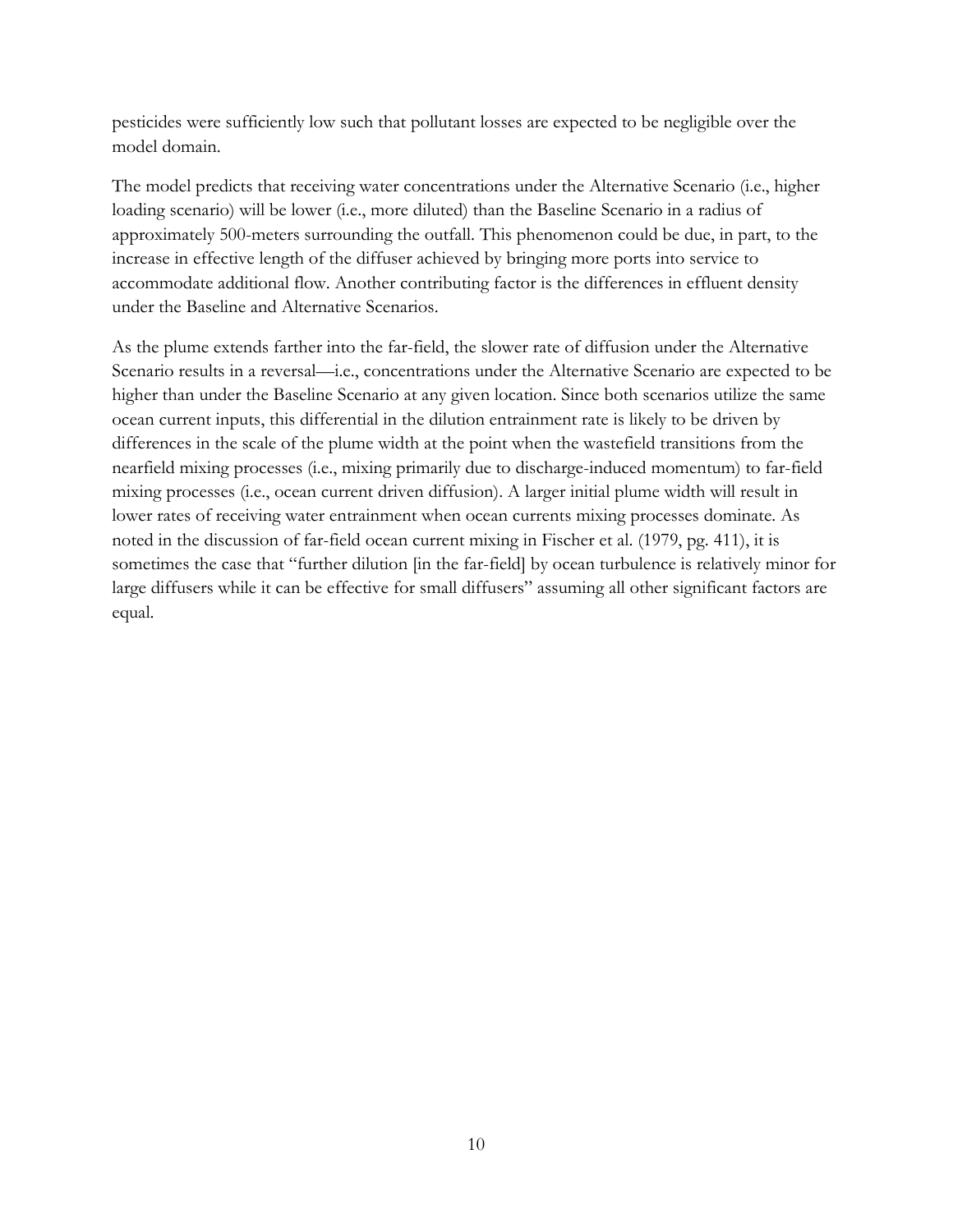

**Figure 5.** Estimated far-field aldrin concentrations along a west-east axis from the SBOO.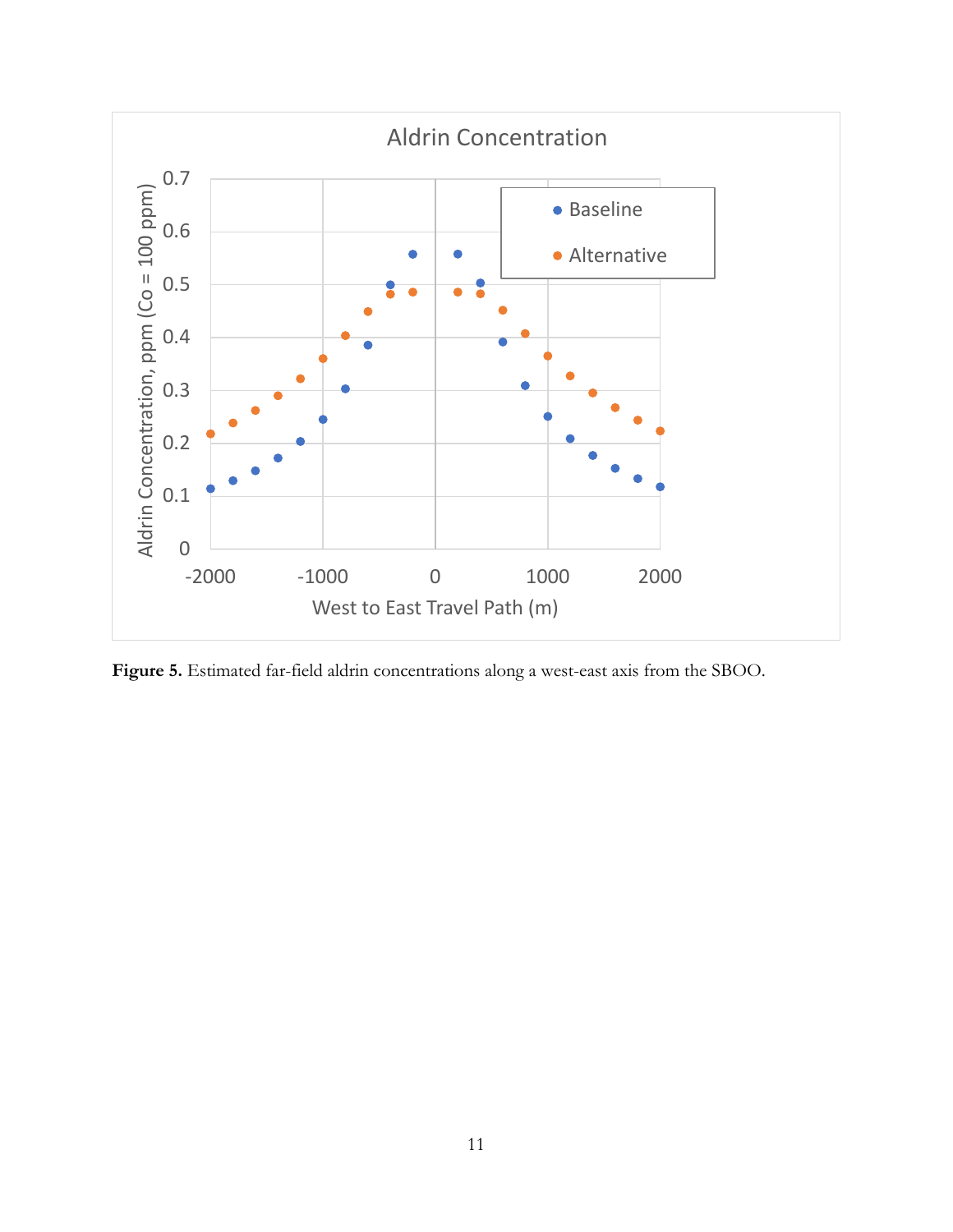

**Figure 6.** Estimated far-field aldrin concentrations along a south-north axis from the SBOO.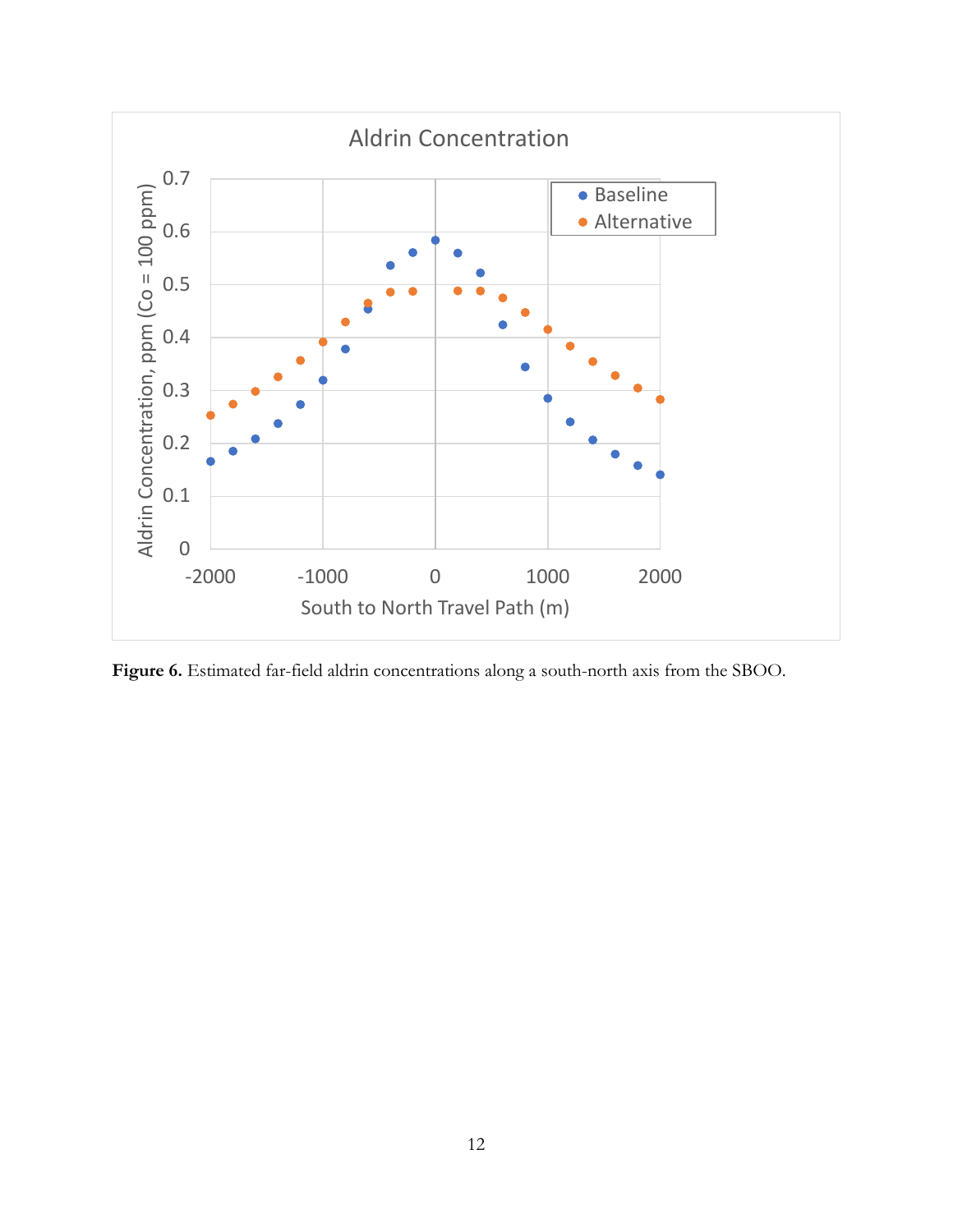

**Figure 7.** Estimated far-field PCB concentrations along a west-east axis from the SBOO.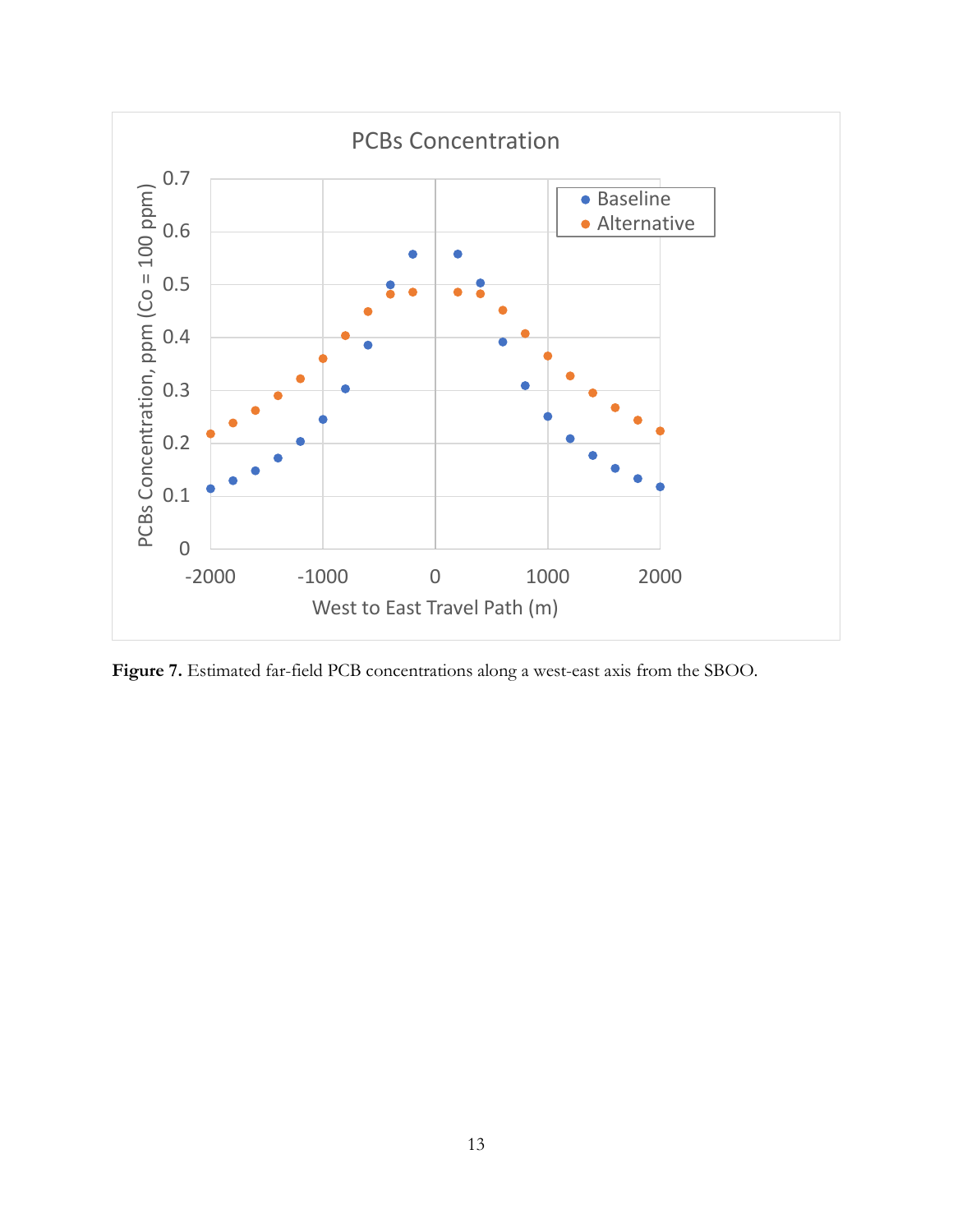

**Figure 8.** Estimated far-field PCB concentrations along a south-north axis from the SBOO.